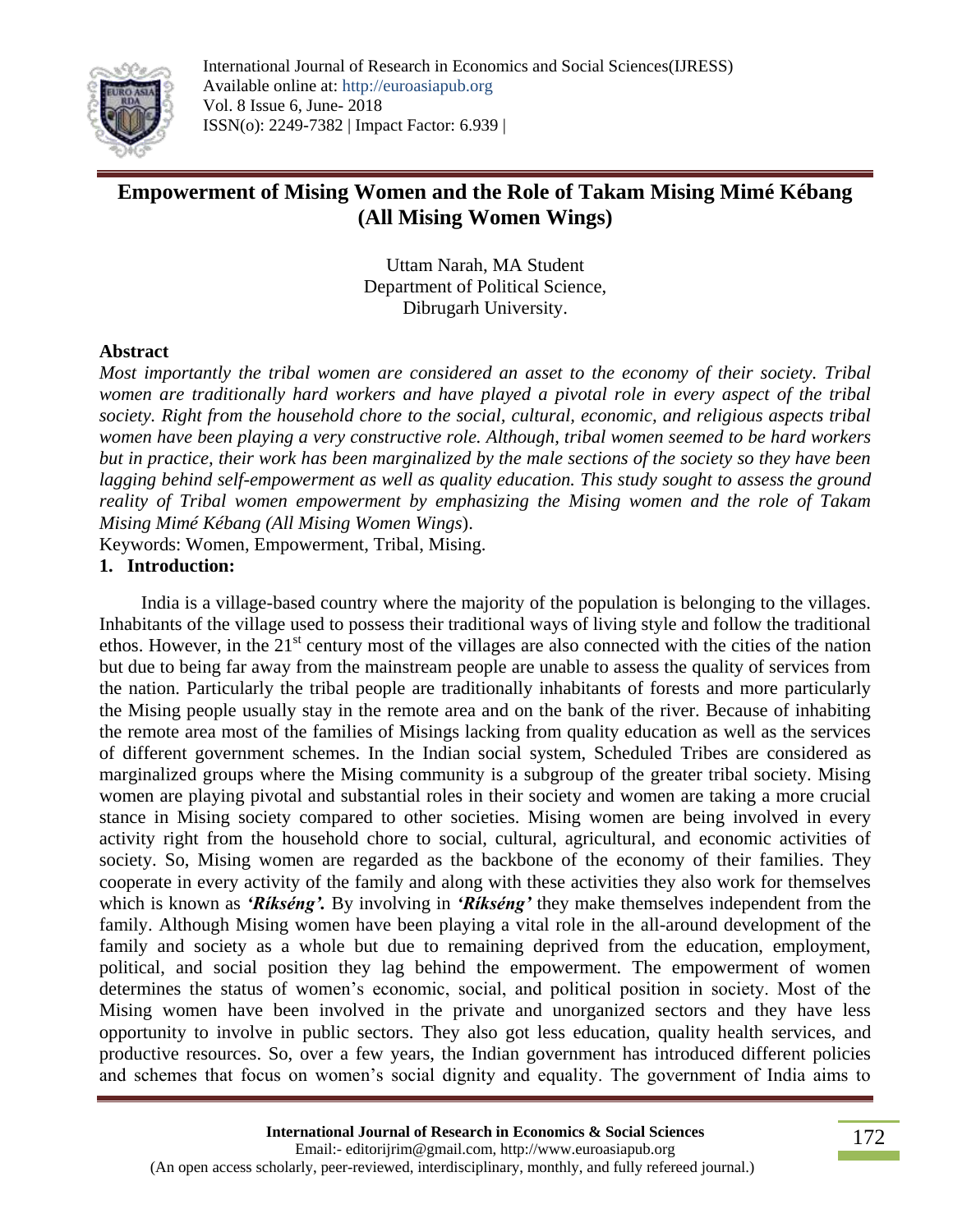

ensure ways of earning for women through these schemes and policies. Gender inequality is a major challenge in Indian society so to overcome the issues of gender inequality the government of India come forward to entitle equality at every level of society where empowerment of women and child education can be uplifted. The National Commission for Women is a useful example that was set up by the Act of Parliament in 1990. This commission was set up to safeguard the rights and legal entitlement of women section in India. To promote women in politics the  $73<sup>rd</sup>$  and  $74<sup>th</sup>$  constitutional amendments have been made for the reservation of seats to women in local bodies of Panchayats and Municipalities. Which are empowered women to participate in the decision-making body at the grassroots level of the nation. To bring up the advancement, development, and empowerment of women the government of India also introduces the *National Policy for Empowerment of Women* on  $20<sup>th</sup>$  March 2001. This policy aims to eliminate all forms of discrimination against women and ensure the active participation of women in all spheres of life. Along with these Acts and Policies, the government of India introduced different women empowerment schemes such as *Beti Bachao Beti Padhao Scheme, Working Women Hostel Scheme, Mahila E-Haat Scheme,* and *Mahila Shakti Kendras (MSK),* etc. are being implemented for the safety and empowerment of women sections in India. Though different Acts, Schemes, and Policies have been introduced for the empowerment of women but in practice, Mising women continue to be socio-economic and politically backward. So, this study sought to assess the empowerment of Mising women and the role of Takam Mising Mimé Kébang by reviewing different works of literature.

## **2. Objectives of the study:**

The objectives of this study are as follows:

- $\triangleright$  To assess the empowerment of Mising women.
- To examine the role of Takam Mising Mimé Kébang in empowering Mising women.

### **3. Operational Definition of the Terms:**

Operational definitions of the terms are as follows:

- **Empowerment:** Empowerment means the dignity and power to control their own lives. It means improving one's standards of living, self-reliance, self-esteem, and self-confidence.
- **Mising women:** Mising women are a subgroup of the greater tribal women. They seemed to be very experts in every activity but due to less education and inadequate productive resources to improve their status in society, they remained as the deprived and marginalized sections of the society.
- **Takam Mising Mimé Kébang:** The *Takam Mising Mimé Kébang* (All Mising Women Wings) is the only women's organization of Misings. The organization aims to fight against all forms of discrimination against women and to remove all forms of social or domestic violence against women as well as all social taboos, superstitions, and unscientific customs of the society.

### **4. Delimitation of the Study:**

 This study is delimited into the issues of empowerment of Mising women. How the *Takam Mising Mimé Kébang* is organizationally and ideologically empowered to ensure the empowerment of Mising women in their society. The prime concern is given only these areas.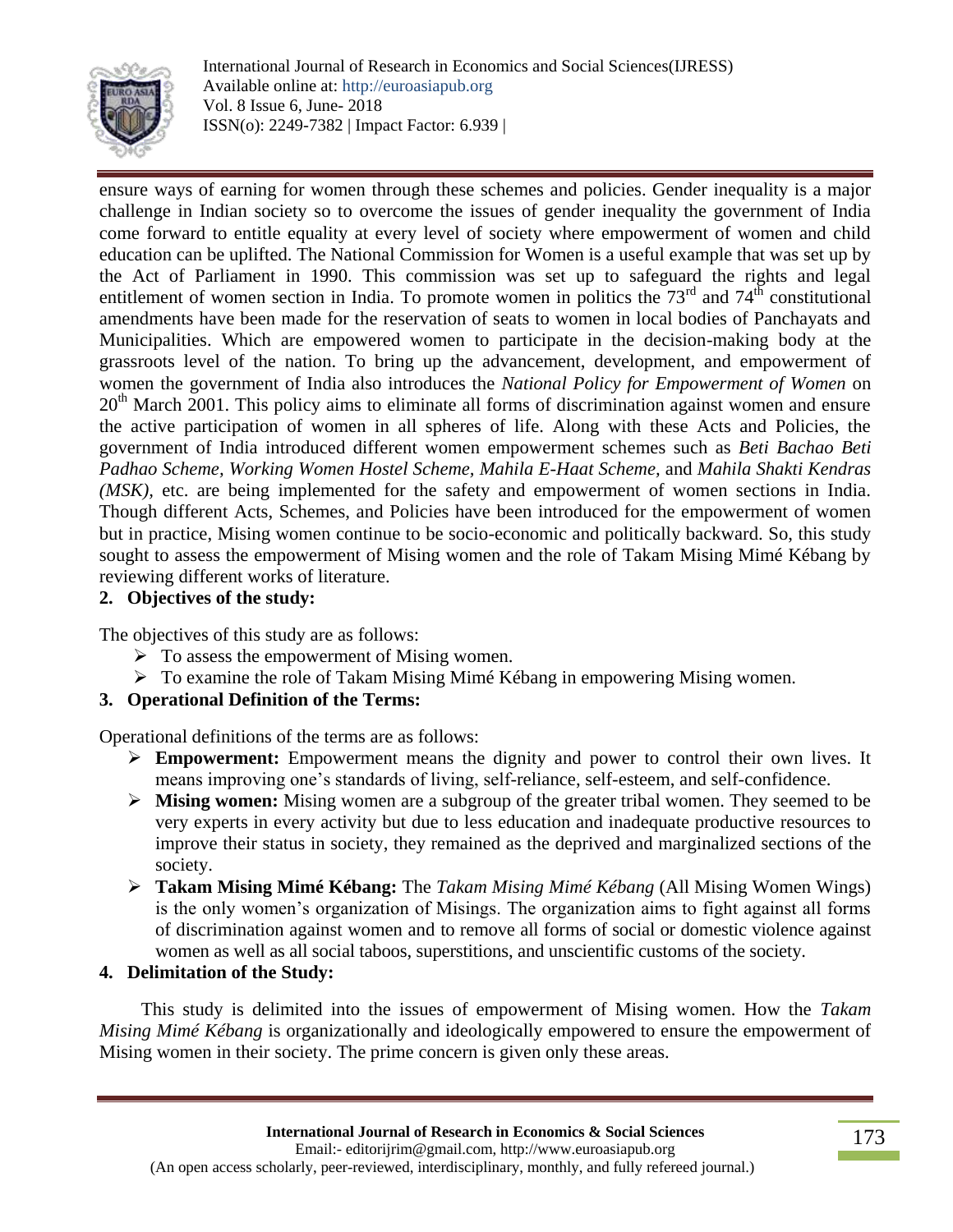

## **5. Methodology:**

 This study employs the descriptive method to find out the fact with the help of secondary sources. This method is used to discuss independently for the sake of clarity of the objective of the proposed study.

#### **6. Discussion and Analyze of the study:**

 The role of women in tribal society is significant and crucial in comparison to other human groups. The social status of a person depends on the level of income, education, productivity, and employment. Hence, women's position in society is also dependent on all these issues, and social justice matters on the position of women in society as a whole. The women section constitutes half of the population so most importantly their status highly matters in ensuring social justice. The Mising tribe is the second largest tribal community in Assam. The Mising are known to be of Mongolian descent, and some historians consider them to be parts of the Burmese family of Tibet because of their similarity to the Burmese linguistic group in Tibet. At present, the Misings are available in different districts of Assam such as Dhemaji, Lakhimpur, Majuli, Dibrugarh, Golaghat, Jorhat, Sivsagar, Darang, Tezpur, and East Chiang District of Arunachal Pradesh. In Mising society, women are more important than in other social groups because they can work hard and they involve in every household chore to the social activities of the society. The Mising women participate actively in all agronomic activities including plowing, digging, sowing, transplanting, weeding, harvesting, threshing, winnowing, and storing food grains. Along with all these activities, Mising women are also experts in waving and it seems beneficial for boosting the economic base of their family. The role of Mising women is omnipresent in operating the different functions of Misings. Without the presence of Mising women cultural and socio-economic activities of the Mising society are incomplete. In the cultural programme like *Ali Aye: Ligang* (most popular agronomic festival of Misings) and *Po:rag* (another most popular festival of Misings), Mising women play a determinant role in observing the programme with exultation and zeal. Right from the preparation of **Épob** (starter cakes) to producing Apong (very essential and locally prepared rice beer) and welcoming all guests to the programme to showing *Gumrag* (most popular traditional dance) and signing *Oi Ni:tom* (most popular romantic songs), Mising women play a very pro-active role. So women are also considered as the cornerstone of the cultural and social tradition of Misings. Although Mising women are involving every activity of the family but they are marginalized in the decision-making process of the family and society as a whole. Along with this issue, Mising women also face problems in achieving a sustainable livelihood due to climate change and environmental degradation as well as interference of outsiders. The national students union of Misings as well as the different socio-political groups and wings of the society organize several awareness programmes and orientation programmes for the empowerment of Mising women so that Mising women can improve their socio-economic and political conditions and status in society.

 The status of women in Mising society is reflected in the oral histories like the prevalent folktales of Misings. These folktales, novels, poems, lullabies, etc. are the fertile records that can depict the nature of society. The folklore of *Yaka Mirém* is about a tale of a girl who flees from the Burmese invaders. *'Yaka'* was a Mising young girl and she was detained by the Burmese soldiers. She strategically fee from the detention camp of the Burmese soldiers. While she ran away from the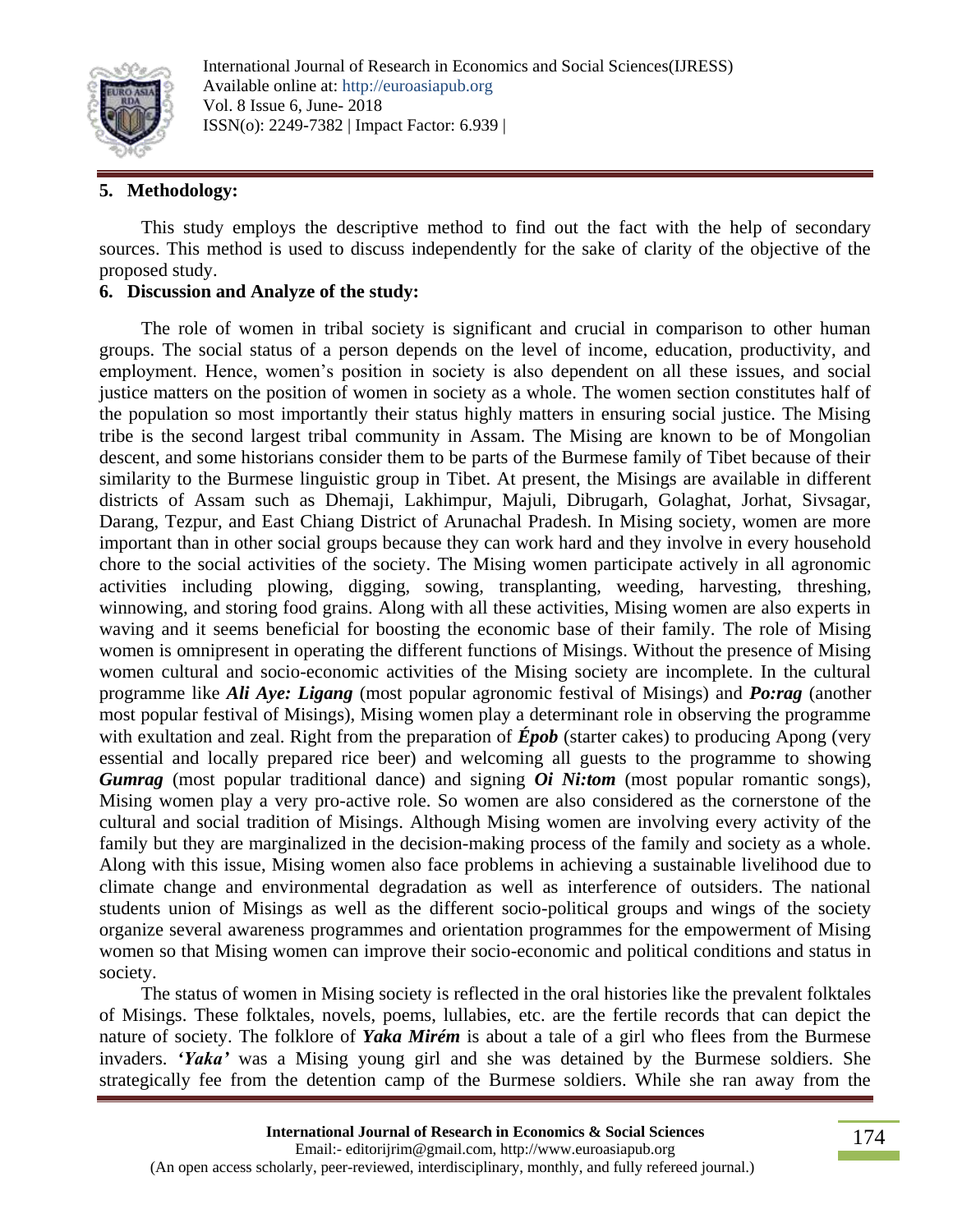

l

detention camp of the Burmese soldiers she brought a box of diamonds and silver from the storeroom of the Burmese soldiers. And later on, she got engaged to a young person from their village and after they married, they became the richest family in the Mising community of that time. It has been seen that from the very past Mising women were symbolized as a source of courage and brave to fight against outsiders and society has not questioned the so-called purity issue of women. The tale signifies the courage of the girl who not only flees from the brutal Burmese invaders but also brings with her precious gems and gets married later. Here too, the girl getting married after she was held captive by the patriarch of another country signifies that the Mising society does not follow the rigid constructs of chastity/purity.

 Right from the traditional folktales and social system Mising women are reflected as hard workers and experts in every activity of the family and society as a whole. But, in practice, women have been dominated and subjugated by their traditional norms and values of society. Usually, all decisions of the family or society are maintained by the concern of a male person. It is also the fact that most of the time female children of the family or society are being neglected from providing quality educational facilities. Most of the time they consider that educating female children of the family is of no value to their family because the female children of the family will no longer stay in their home after marriage. So, instead of providing formal education, they used to provide skills regarding how to operate domestic tasks in their day-to-day life.

 To cope with these issues and empower women in Mising society many educated elite women have been associated with themselves and started to fight against all the prevailing social taboos and evils that restricted Mising women folk from practicing their rights freely. Their movement was influenced by different liberal ideologies and factors which inspired them to raise women's questions in their society. Since ancient times, Mising women were treated as the second option of the family, and female children of the family had given less care than male children.<sup>1</sup> Thus, a few prominent Mising intellectuals gripped a very significant role in the upliftment of the Mising society to a large extent by improving the status of women as well. At this juncture, prominent leaders like *Muhi Mili, Bimola Kanta Doley, Tarun Chandra Pamegam, Malchandra Pegu, Nameswar Pegu,* etc. were highly remarkable. They tried their best to bring all the issues to the attention of the people of the Mising community. They thought that the advancement of a nation is dependent on the collective work and the active or vibrant role of socio-cultural and political organizations of the society. It is a fact that the different communities of the world form their own socio-economic and political organization for ensuring a solution to their specific problems. Like the same Misings also formed different socioeconomic and politico-cultural organizations for representing the ethnic problems that emerged from socio-economic, politico-cultural so, and so forth. At the very beginning, the Misings formed their first socio-political organisation*'Mising Ba:né Kébang'* (*The National Convention*) under the banner of

<sup>&</sup>lt;sup>1</sup> Saikia, Kr, Achintya and Horen Goowalla. A Study on the Socio-Economic Condition of Women of Mising Community in Assam: An Overview. *J. Arts Soc. Sci.* DOI: http://dx.doi.org/10.20936/JASS/160102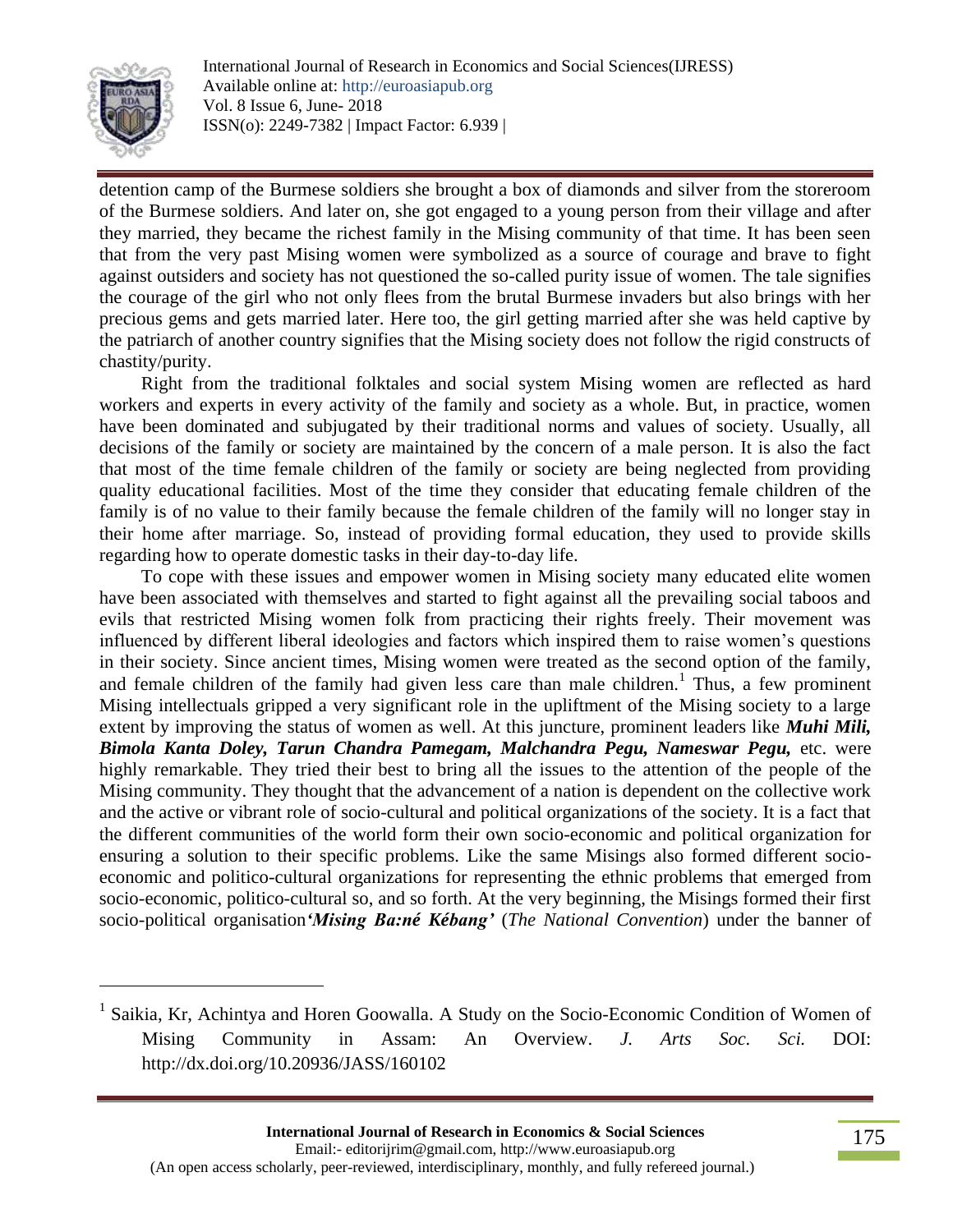

'All Assam Miri Sanmilan' (AAMS) in 1924 at Gejera, Majuli.<sup>2</sup> It was the oldest and great convention of the Mising community which was established under the presidentship of Satradhikar, Garmur Satra, Lt. Pitamber Dev Goswami.

For the very first time, *Takam Mising Porin Kébang(TMPK)* raised the voice for a separate woman's organization to represent the women's questions of Mising society. It has been observed that although women were getting chances to participate in the *TMPK* platform, basically the very problems and issues of the women were different from the mainstream problems addressed by the *TMPK*. So, to solve and discuss publicly the problems of women at the organizational level it was necessary to form a separate women's organization in Misings. This was the reason the leaders namely Prohlad Sah, Paramananda Chayengiya, Banikant Doley, Juktanath Doley, Purushuttam Doley, Dr. Ronuj Pegu, etc, thought for the creation of a separate women's organization and many enthusiastic women and educated women leaders also came forward to the same ground. As such promising women leaders were Provati Pegu (Doley), Ajudhya Doley (Pegu), Nandita Pegu (Chayengiya), Usarani Kumbang, Dayanti Kutum, Lt. Debilota Doley, etc. have also cooperated in the initial activities that were taken by TMPK to create a separate organization for women.<sup>3</sup> They expected that this women's organization will play the role of a supplementary women's wings particularly in the self-reliant movement of the Mising community as well as integrate all women's questions of the society. To create a separate women's organization they gave a proposal to form a *Convening Body*. The convening body was composed of eight members namely *Usarani Kumbang, Ajudhya Doley, Damayanti Kutum, Rina Patir, Radhika Patir, PremolataPatir, Lt. DevilotaDoley, and Tonuja Doley*. This Convening Body organized a *National Convention of Mising* community on 2nd and 3rd September 1989 at *Jiyadhol Higher Secondary School*. 4 In that convention different issues of Mising society like the causes of the lower status of Mising women in their society, the socio-economic role of Mising women in their society, and the relevance of a separate Mising women organization, etc. were discussed very dynamic and constructive ways. After the constructive discussion and getting innumerable support and public opinions, they proposed to organize the first-ever *National*  **Convention** of *Mising Women* on the 9<sup>th</sup>, 10<sup>th</sup>, and  $11<sup>th</sup>$  January 1990 at Gogamukh Higher Secondary School. On the  $2<sup>nd</sup>$  day of the convention i.e.  $10<sup>th</sup>$  January 1990, a unanimous resolution was passed to create a separate women's organization which was entitled as *'Takam Mising Mimé Kébang'* (All Mising Women Wings).<sup>5</sup> Thus, 10<sup>th</sup> January is observed as the Founding Day of *Takam Mising Mimé Kébang*, *TMMK*. On the same day, they formed a full pledge Central Committee of Takam Mising Mimé Kébang by taking unanimous resolutions of both present and voting members of the representatives of various districts of Assam. The members of the full pledge committee are mentioned (as written in the proceeding book) as below;

On that day the first Central Committee of *TMMK* was formed for the session of 1990-92 and *Mrs. Pravabati Doley* and *Mrs. Nandita Pegu* were elected as the President and Working President of

l

<sup>2</sup> Kaman, Nabin. 2014. *Dakor*. Bhabani Offset & Imaging system Pvt. Ltd. Lachit Lane, Rjaghar Road, Guwahati-781007, Assam

<sup>&</sup>lt;sup>3</sup> The proposal of TMMK Central Convention.

<sup>&</sup>lt;sup>4</sup> The proceeding book of TMMK.

<sup>5</sup> Ibid.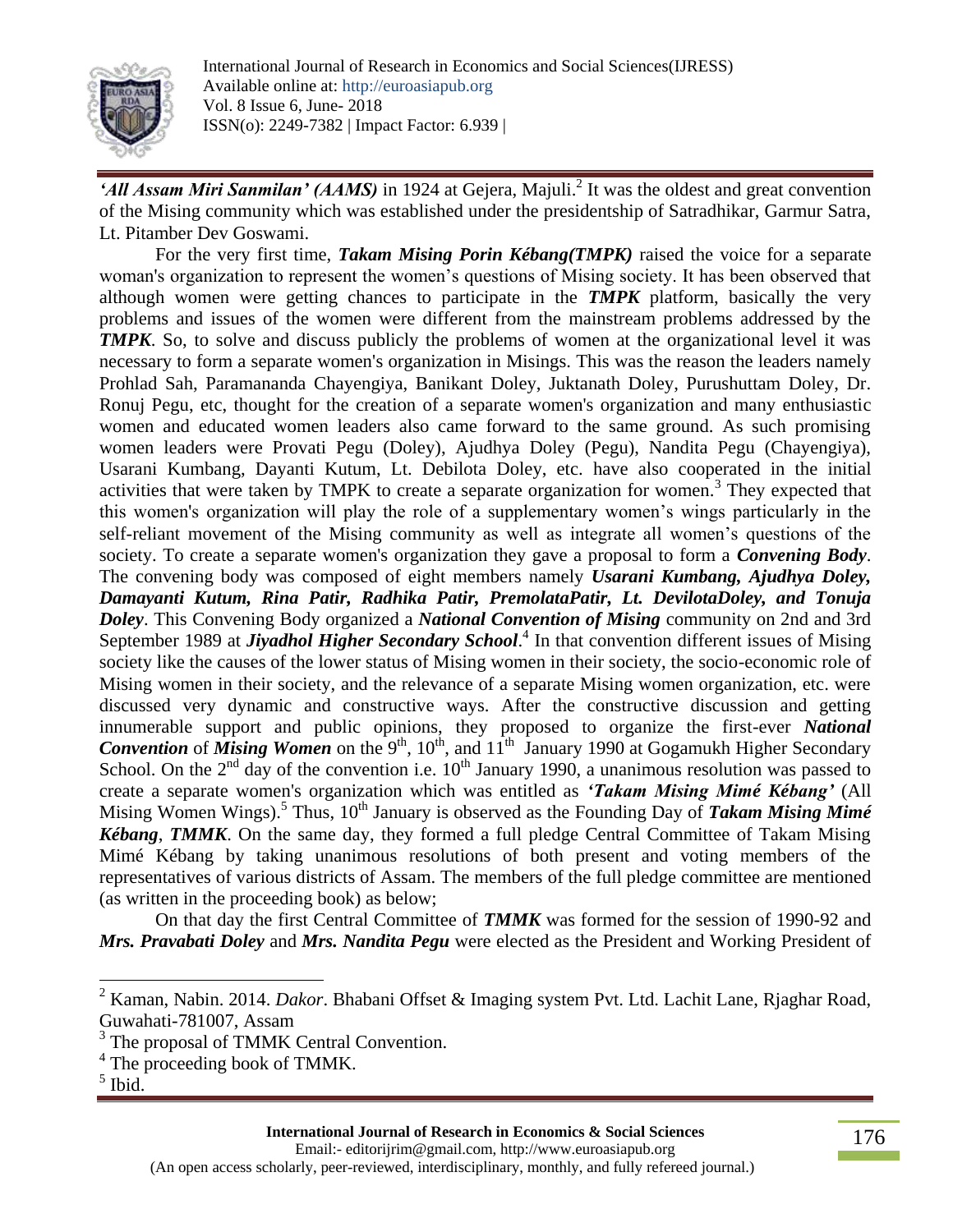

l

TMMK respectively. *Mrs. Usharani Kumbang* was elected as the General Secretary of TMMK and *Mrs. Leena Pegu* and *Mrs. Swarnalata Pegu* were elected to be the Vice President. There were also four joint secretaries, seven organizing secretaries, one cultural secretary, a sports secretary, a magazine secretary, and almost two members were elected from each district of Assam.

The *Takam Mising Mimé Kébang (TMMK)* has been also inherently involved in the selfreliant movement of the Mising community. The *TMMK*, *TMPK,* and *Mising Mimag Kébang (MMK)* had demanded collectively for the *Mising Autonomous Council (MAC)* for safeguarding the Mising identity and for the all-around as such economic, social, political, and educational development of the Mising society.<sup>6</sup>TMMK also carried forward the movement by consolidating the Mising women along with addressing the women-related issues. Because of this, **TMMK** approached the government of India and Assam for the fulfillment of their demands such as:

- 1. Establishment of a weaving industry in the Mising dominated areas for the development of entrepreneurial potentialities of Mising women enhancing self-reliance and productivity.
- 2. Establishment of Government-run Schools and demand for provincialisation of the other schools situated in the Mising populated area for spreading affordable education facilities to their children.
- 3. To provide reservations in Schools, Jobs, and Politics for the Mising women.
- 4. To establish a primary health center in each region of Mising populated areas for the interest of health and hygiene.
- 5. To establish small industries in Mising populated areas to guarantee employment of Mising women.
- 6. To provide necessary accommodation or hostel facilities ('Tribal Girls Hostel' for the tribal female students) for Mising women studying outside the state.
- 7. To take necessary actions and the strict penalty for restricting uncultured activities like rape, kidnapping, torment, and massacre.
- 8. To establish a trade center and museum for selling handicrafts Mising traditional attires and conservation of clothes prepared by the Mising weavers.
- 9. Demanded slots in All India Radio programmes for broadcasting Mising drama, seminars, and songs for the development and spread of Mising culture, language, and literature.

 Above all the Takam Mising Mimé Kébang is also concerned with the overall development right from the development of mental, and physical to the development of education and economy of an individual as well as a group of individuals. Since 2005 TMMK published a magazine namely *'Muksiri'* for the sake of the development of literacy and intelligence of individuals. The leaders of TMMK formed the*'Gejig Gero'NGO* for the sake of empowering women sections of the Misings in 2012 and along with this *NGO* they also introduced a child club called *'Sísang Otsur'* for the smooth growth of mental and physic of children.

<sup>6</sup> Chayengiya, Paramananda. *TMPK, ItisasaruPorikroma*. Li:sang, mouthpiece of TMPK, Amarpur Session, Sodiya.